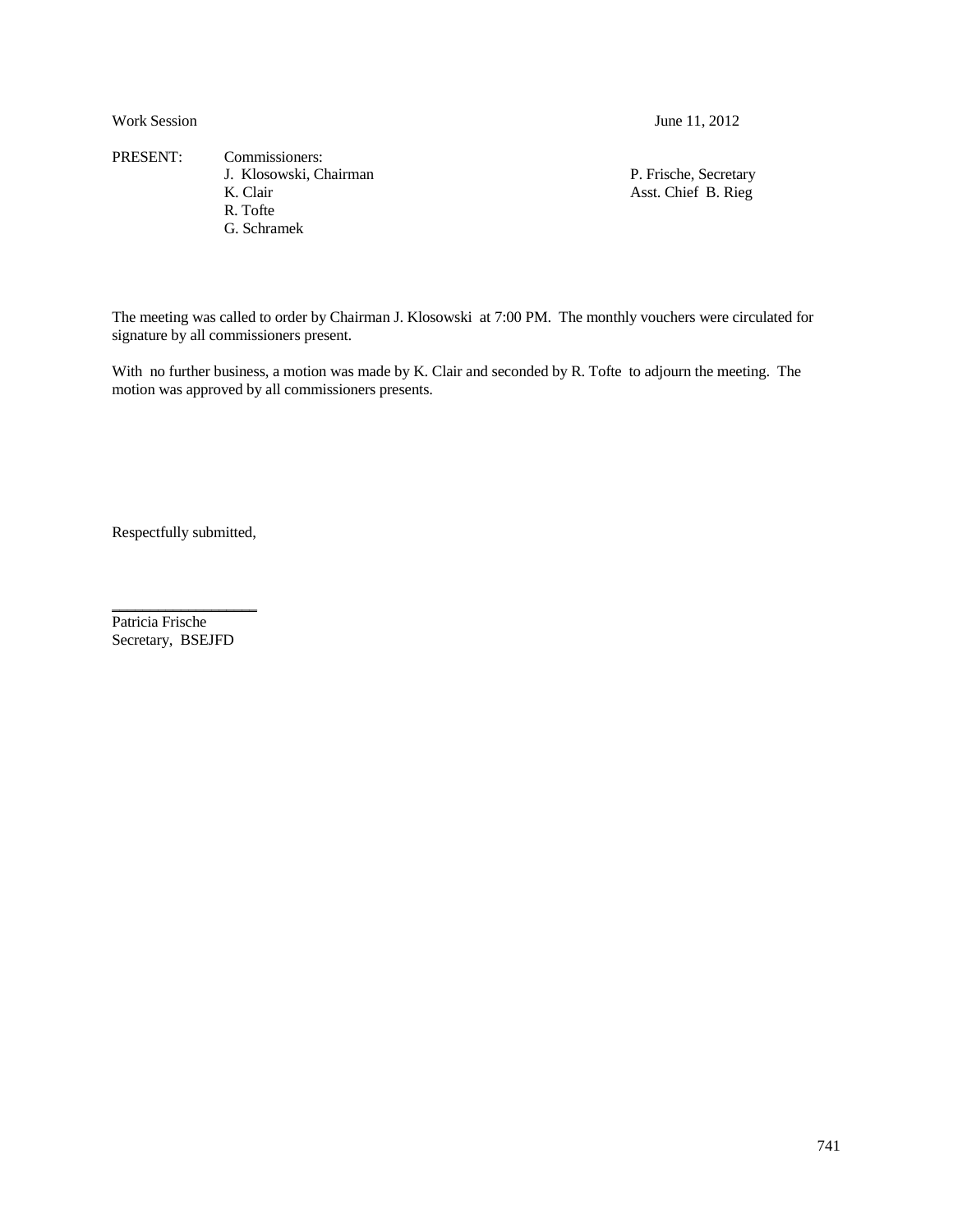Regular Meeting June 13, 2012

- PRESENT: Commissioners: J. Klosowski, Chairman P. Frische, Secretary K. Clair M. Liguori, Counsel R. Tofte M. Miller, Treasurer
	-

G. Schramek Asst. Chief Rieg E. Butler, Pres.

The meeting was called to order by Chairman J. Klosowski at 7:10 PM. Minutes of the May 09 meeting were read and accepted by all commissioners present. (T. Palmer, K. Clair absent).

A **MOTION was** made by J. Klosowski and seconded by R. Tofte to approve the minutes of the May 09 meeting The motion was approved by all commissioners present (T. Palmer, K. Clair absent).

After reviewing all the bills presented by the treasurer, a **Motion** was made by J. Klosowski and seconded by G. Schramek to approve payment for all bills. The motion was approved by all commissioners present. Vouchers included voucher #'s 06 01 to 06 07, A400, and totaling \$37414.76 and A200 totaling \$2198.62.

Regarding radios and communication, J. Klosowski states more pagers are needed. Metrocom submitted a quote of \$3,940.00 for ten new pagers. **Motion** was made by R. Tofte and seconded by G. Schramek to approve the purchase.. The motion was approved by all commissioners present

Regarding the Main House K. Clair stated painting will be done in the basement and the lighting will be upgraded. The air conditioners have been serviced. At Station One, the bullet bumpers on corners have to be secured.

R. Tofte stated the generators have been serviced and he is looking into a service contract. The accounts have been clarified and there now is BSEJFD account only.

K. Clair stated that Richie Taylor may be raising the flower bed at the main house. Weeds have to be cut back around the main house particularly at the bailout station.

P. Frische submitted a list of equipment to the chiefs regarding EMS equipment for 11-8-5. Fire Police will be responsible for maintaining 11-8-5. Alex Zagajewski will compile a list of directions on starting the vehicle.

Fire Prevention trailer needs batteries replaced.

Sweatshirts sizes need to be to R. Tofte by the end of the month.

M. Liguori stated that Mike Miller's hearing will take place on June 28. He is reviewing the bylaws and will have a draft for next meeting.

R. Tofte stated that the body work on 11-2-5 will be repaired by Gowans Knight when the parts are in.

T.Tuohy and A.Palancia submitted their department physicals.

K. Clair stated Mark Goldberg from HO Penn will be up next week to look at 11-2-3. Jim from Ruscon is on second round of maintenance.

Hose testing is scheduled for July and ladder testing for August.